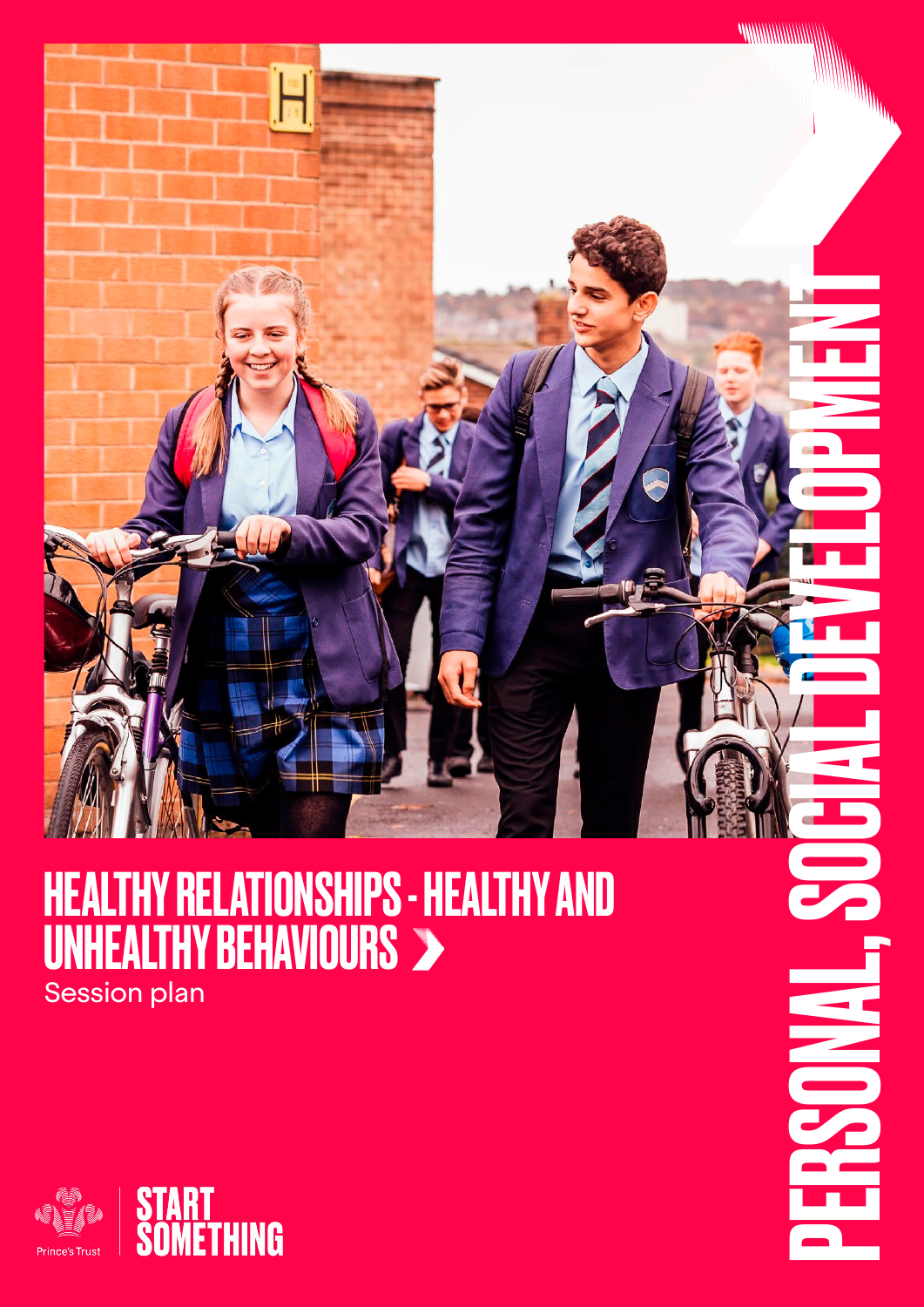### **AT A GLANCE >**

This session helps learners to recognise healthy and unhealthy behaviours in relationships, including friendships, and to think about when and where to get themselves or others support. It was created by Brook [\(https://www.brook.org.uk/](https://www.brook.org.uk/)).

This session acts as an introduction to the topic and therefore is suitable for all ages. However, there are options for extensions or discussions which include key messages on romantic and, potentially, sexual relationships which can be included for groups, where appropriate and relevant. These themes will then be built on in the second session - Romantic Relationships and Harmful Behaviours.



#### CURRICULUM LINKS

#### England

 $\vee$  RSE: Healthy relationships **Scotland** 

 $\blacktriangleright$  Health and wellbeing curriculum

#### Northern Ireland

 $\vee$  Learning for Life and Work: Personal Development

#### **Wales**

 $\blacktriangleright$  Health and Wellbeing Area of Learning and Experience



#### QUALIFICATION **OPPORTUNITIES**

 Wellbeing - LO: Understand physical wellbeing

### LEARNING OUTCOMES

- $\vee$  Recognise qualities which we should look for in healthy relationships, including friendships
- $\vee$  Recognise positive and negative behaviours within relationships
- $\vee$  Understand a range of strategies to deal with harmful behaviours
- $\vee$  Understand where people can go for help and support if they are in a relationships that exhibits harmful behaviours

### **ACTIVITIES >**

| ACTIVITY                                    | TIME          | PAGE       |  |
|---------------------------------------------|---------------|------------|--|
| Things to consider                          | N/A           | 03         |  |
| Introduction and setting a safe space       | 5-10 minutes  | 04         |  |
| Warm up: Qualities in healthy relationships | 10-15 minutes | <u>06</u>  |  |
| <u>Keep it or bin it?</u>                   | 15-20 minutes | <u>08</u>  |  |
| Scenarios                                   | 15-25 minutes | <u>09</u>  |  |
| <u>Wrap up</u>                              | 5-10 minutes  | <u> 10</u> |  |
| Additional resources                        | N/A           | 11         |  |

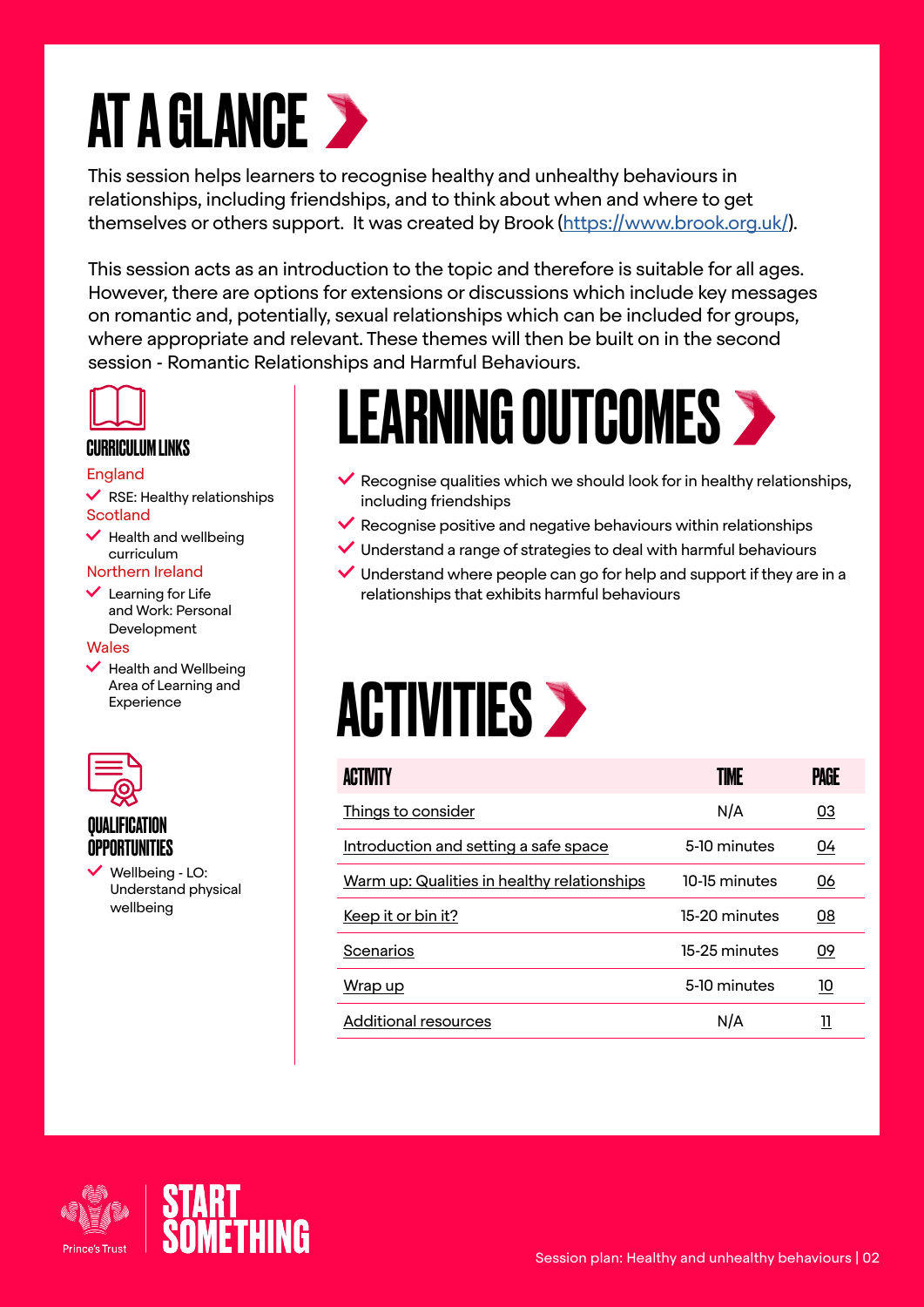### <span id="page-2-0"></span>THINGS TO CONSIDER

Before teaching this session, read through and consider the points below.

- 1. We would recommend implementing key concepts within a trauma informed approach across the whole school or educational setting. Namely working to ensure your setting is a safe place for learners. This includes creating a safe learning environment for Achieve lessons, increasing empathy and emotional regulation prior to behaviour regulation and boundary setting, open communication, transparency and trustworthiness in staff and adults within your setting.
- 2. Some learners may be experiencing, have experienced or witnessed unhealthy relationship behaviours or abuse (for example, domestic violence). Therefore, learners may make disclosures of harmful relationship behaviours in response to the session's content. Please familiarise yourself with your setting's safeguarding policies and procedures and be ready to act on them as required.
- 3. Scenarios and conversations about sex and relationships should be inclusive of LGBT+ people. Please use gender neutral language (e.g. partner) and include diverse relationships within any written scenarios.
- 4. This lesson should sit in a wider programme to support and extend learning, including online safety (relationships online), self-esteem and wellbeing.



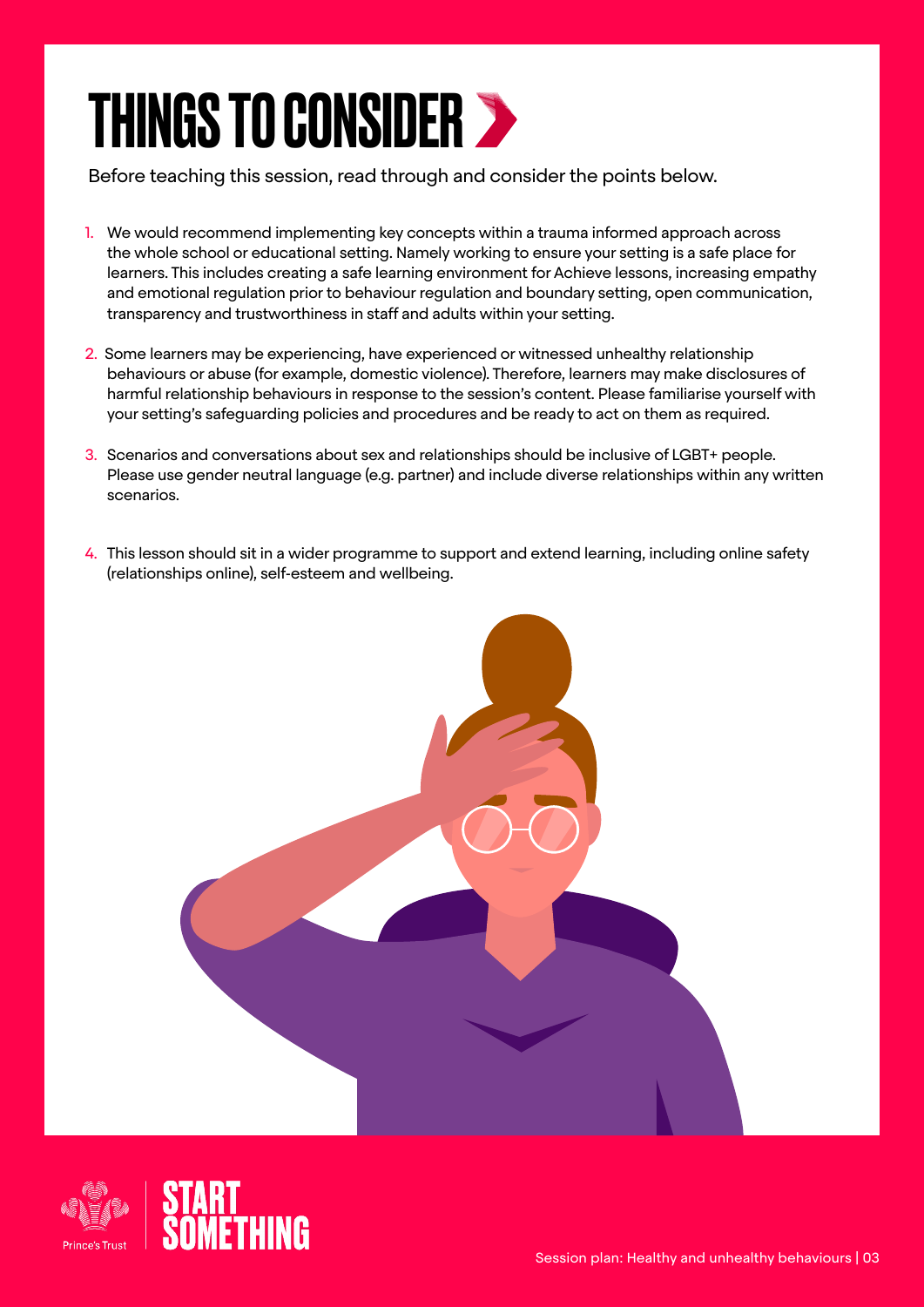### <span id="page-3-0"></span>INTRODUCTION AND SETTING A SAFE SPACE



#### TIME REQUIRED

5-10 minutes



#### MATERIALS

- Flipchart paper or whiteboard and pen
- $\blacktriangleright$  Healthy and unhealthy behaviours presentation

### **ACTIVITY STEPS >**

- 1. Introduce the session to the group. Explain that you will be exploring relationships, what a healthy relationship should look like and some potential signs of an unhealthy or harmful relationship. Run through the learning outcomes that are also listed on the presentation.
- 2. Create a safe space for learning with the group. Explain that the content of today's session crosses over into our everyday lives and is personal, so it is important that everyone feels safe. Please establish a group agreement with explicit points on confidentiality, respect, the option to leave the room or not engage in an activity and being inclusive of different types of relationships.

Guidance on what to include and the importance of not skipping this step is outlined below, under the heading 'Group contracting'.

3. Record your agreed rules onto flipchart paper or a whiteboard and leave it displayed in the room for the duration of the sessions, for reference.

#### GROUP CONTRACTING

As with any group session, ground rules/contracting should be established in advance by the group. It is assumed that this would have already taken place prior to these sessions being delivered. However, that said, due to the nature of the content being discussed, it is recommended that a reminder of established ground rules are re-examined in relation to the benefits of creating safe spaces for discussion in relation to this content. As a guideline, emphasis and discussion should be placed on the following boundaries for establishing a 'safe space':

- $\checkmark$  Confidentiality Explore what this means to each learner and as a group. Recognise and explore differing individual interpretations and agree upon a shared group understanding. Make sure you are explicit with the group on the limits of confidentiality, i.e. when you may have to take things outside of the session due to safeguarding.
- $\checkmark$  Only volunteer yourself Ensure participants are not volunteering others to share.
- $\blacktriangleright$  Be respectful of others, those who are in the room and those not in the room We want to make sure everyone feels safe in the session, so no rude remarks or discriminatory language.
- $\blacktriangleright$  Ask questions We are all learning together and it's OK not to know something. Tell learners to ask and if you don't know the answer, you can research it together.



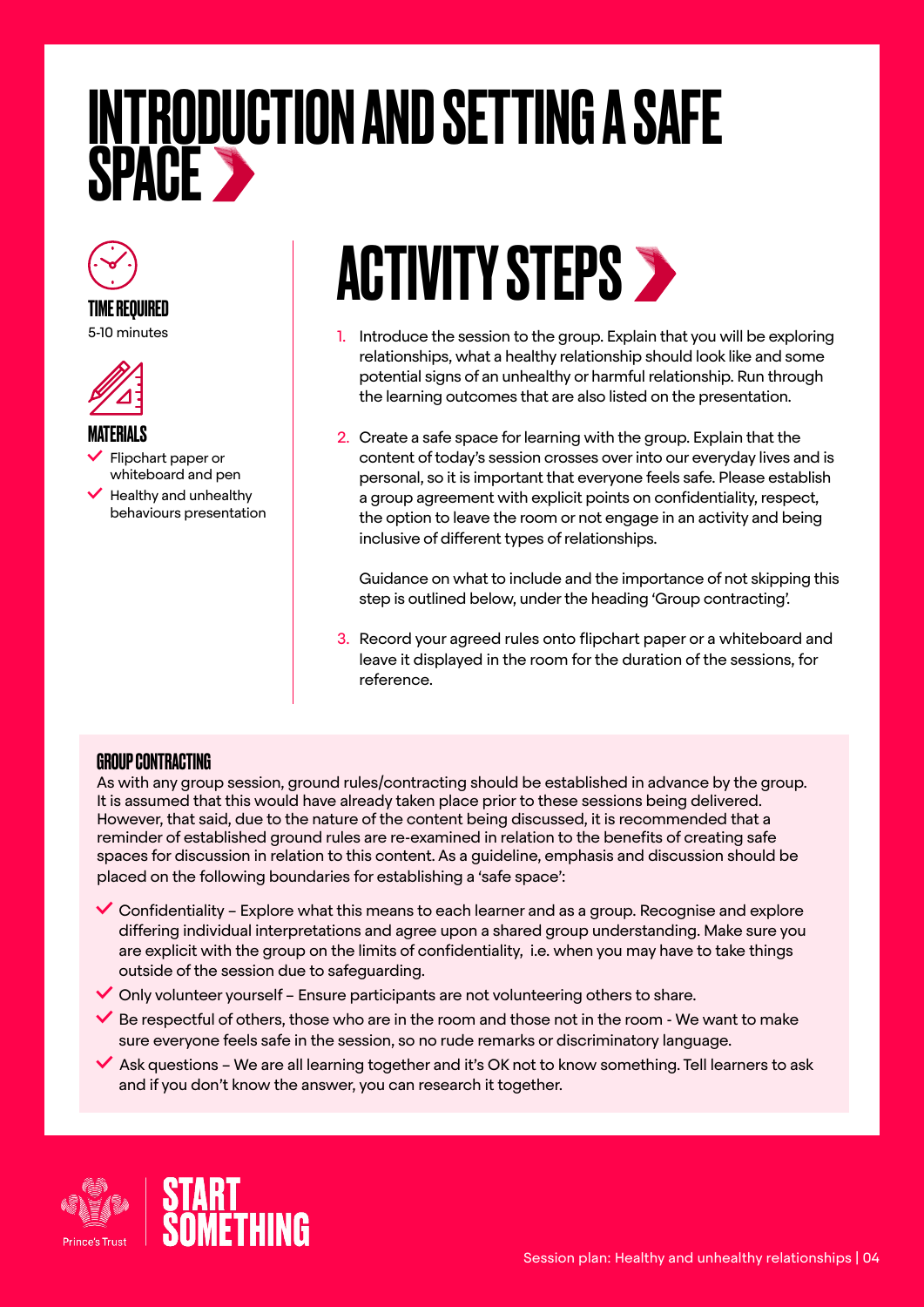- Feeling safe– Know what to do if a learner is finding the content difficult, perhaps due to lived experience of an abusive relationship, e.g. they can sit out from the activity, leave the room, speak to 'x' person afterwards.
- $\checkmark$  Take part We learn best by joining in and taking part, if we are able to do so.



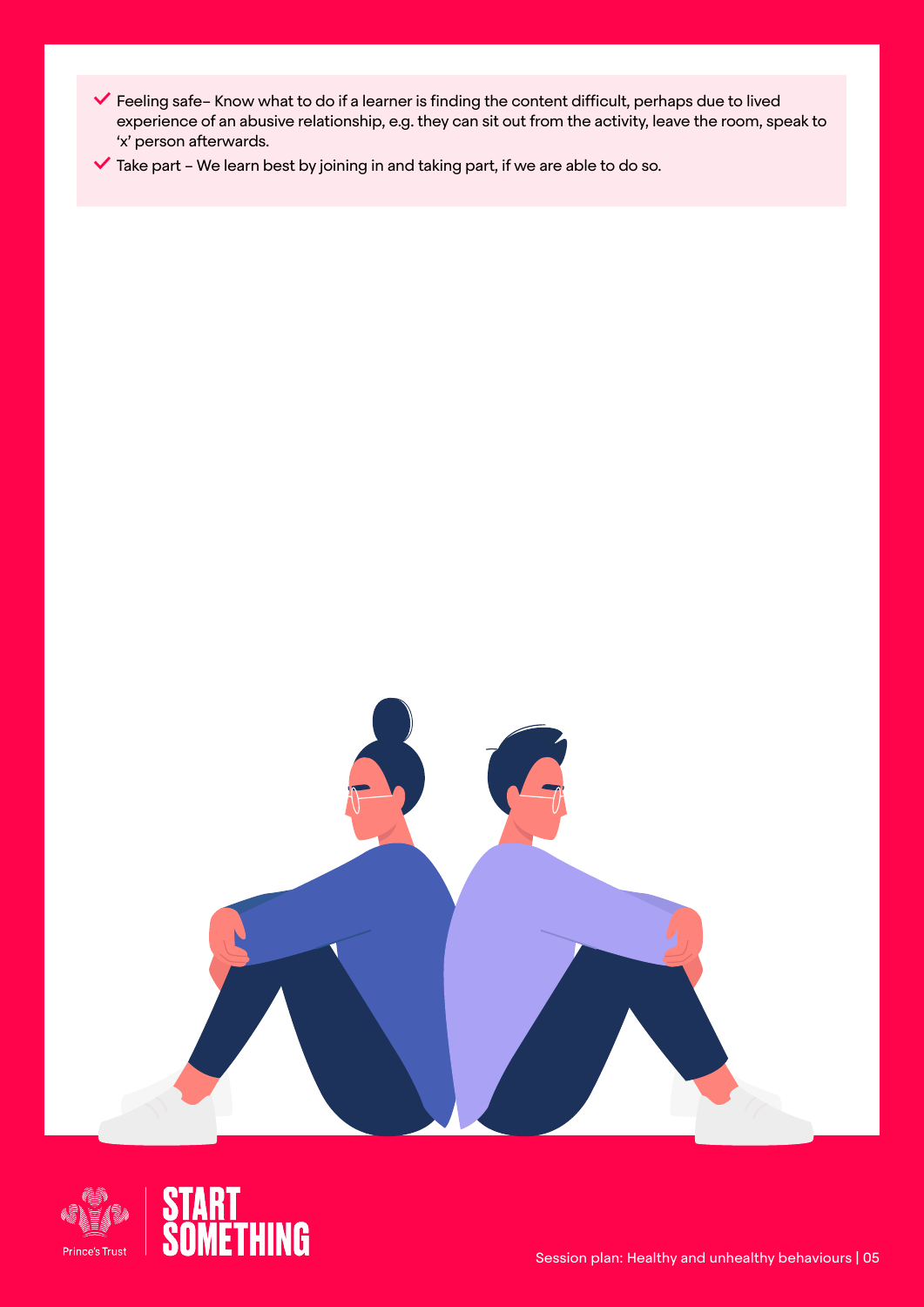### <span id="page-5-0"></span>WARM UP: QUALITIES IN HEALTHY RELATIONSHIPS

## **ACTIVITY STEPS >**

- 1. Ask learners to think of someone that makes them feel good about themselves. It could be anyone - a friend, a parent, a sibling, a partner, maybe even a pet! What qualities do they have? Once learners have had a chance to think, take some suggestions. If the group are finding it hard, ask, 'How do they treat you?'
- 2. Now, ask the learners to think of as many things as they can which make a relationship good to be in. What qualities do healthy relationships have? (Those that have already been mentioned or additional ones). Tell learners to write these down onto the Qualities worksheet, which can be used as evidence towards the qualification.

This can either be an individual task or completed in small groups, which may require some more collaboration and compromise. We would recommend groups of 2-4 to allow all learners to contribute. Some examples include: respectful, trustworthy, honest, generous, kind, funny, fair, supportive, appreciative, good listener, caring, shared interests, clever.

3. Once learners have finished their list, they should pick their top three most important qualities for healthy relationships, ranking them 1-3 on their worksheets.

After allowing some discussion time in the groups, ask for suggestions and note any difference in the room. You may choose to write the suggested qualities up on the whiteboard to emphasise learning.

4. Debrief the key messages below through your discussions and answer any questions from the group.



TIME REQUIRED 10-15 minutes

WORKSHEET

QUALIFICATION OPPORTUNITIES

 $\vee$  Qualities worksheet

tlentify characteristics of healthy relationships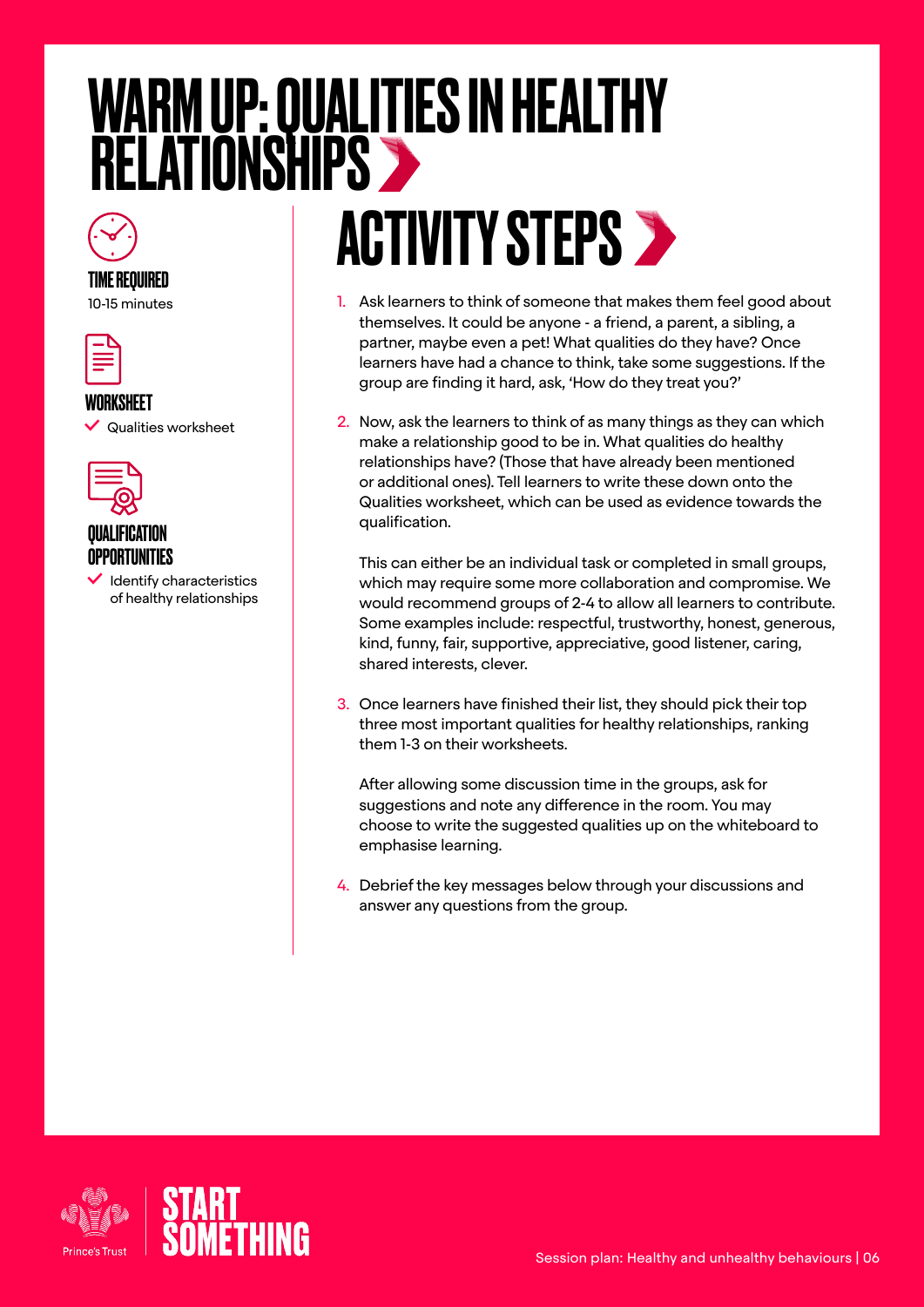#### KEY MESSAGES

- $\blacktriangledown$  There are many similarities in healthy relationships no matter who they are with (friendships, family or romantic). We are all different, so will rate some qualities as more important than others and it may also depend on which relationships we are considering.
- $\blacktriangleright$  However, there are some overarching qualities and behaviours that everyone deserves in their relationships. These include being respected, feeling safe and being cared for. Trust and good communication are other key building blocks of healthy relationships, as well as being appreciated and valued. Did these qualities come up in your group discussions?
- $\blacktriangledown$  These qualities help relationships to weather the storms when things get tough. What people appreciate will be different, so talk to your partner/friend/family member and see what they would like you to do to show you care.
- $\blacktriangledown$  You should never feel pressured or manipulated into something, including sexual stuff, in any relationship. Equally, you should not do this to others.

#### **EXTENSION**

You may choose to extend the debrief to include consent. Ask learners what consent means and create a shared definition using the key messages below to guide you:

- $\vee$  Consent means agreeing to do something or giving your permission. It should be an informed, enthusiastic and continuous yes, including body language and verbal communication.
- $\blacktriangleright$  In order to have someone's consent, they must have the freedom to choose (no force, blackmail, emotional manipulation, etc.), capacity to understand what they are agreeing to (not asleep, not drunk) and have the choice to retract their consent at any time (change their mind).

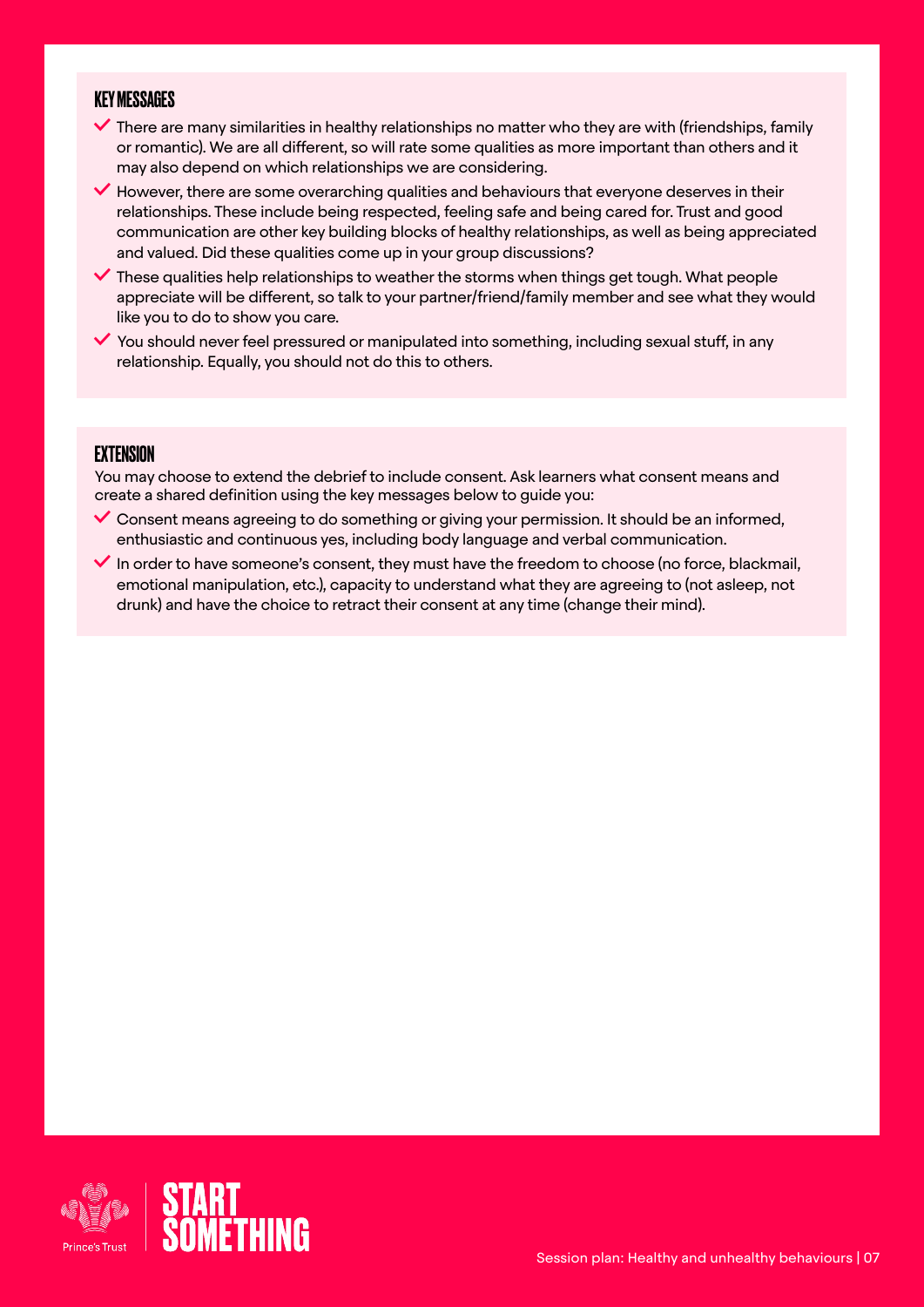### <span id="page-7-0"></span>KEEP IT OR BIN IT?

In this activity, please include relevant statements for the group, with fewer if time is limited. Some statements relate specifically to romantic and sexual relationships, which may not be appropriate for all age groups.



#### TIME REQUIRED 15-20 minutes



#### MATERIALS

 Healthy and unhealthy behaviours presentation

 $\checkmark$  Keep it or bin it? Adviser sheet

### **ACTIVITY STEPS >**

- 1. Tell the learners that one side of the room is 'keep it', the opposite 'bin it' and 'depends' in the middle of the room. Alternatively, the activity could also be done with hands up/hands down, thumbs up/thumbs down or stand up/sit down, if space is limited or if more appropriate for the learners.
- 2. Explain that you will read out a series of statements which relate to behaviours that can happen in relationships. After reading out the statement, the group should decide if it is a behaviour they would like to keep in relationships they have (healthy) or a behaviour they would like to bin (unhealthy) or depends (perhaps on the circumstances).

Explain that you might ask them follow up question about why they have chosen to 'vote' as they have, so they need to be ready to justify their choice. However, if a learner is uncomfortable explaining their choice please move onto another person.

- 3. Read out each statement from the Keep it or bin it? Adviser sheet. Allow the group to individually 'vote' by moving to the appropriate side (or hands up/hands down etc.), and then discuss the behaviour. Try and ask individuals why they have chosen to 'vote' as they have. You could ask "Are some behaviours acceptable in certain situations and not others?" or "What behaviours are always unacceptable?"
- 4. Debrief using the key messages on the Keep it or bin it? Adviser sheet.

#### ADVISER GUIDANCE

This activity prompts groups to share their personal opinions and perspectives on behaviours in relationships. Individuals may share unhealthy opinions, stereotypes or myths that they hold or that are held by society more widely. We don't want any learner to feel personally attacked or picked on. It is important to challenge these positively using the Adviser sheet. Often, the best learning comes when other learners within the group are supported to share their more healthy opinion on the statement, in contrast to the unhealthy opinion.



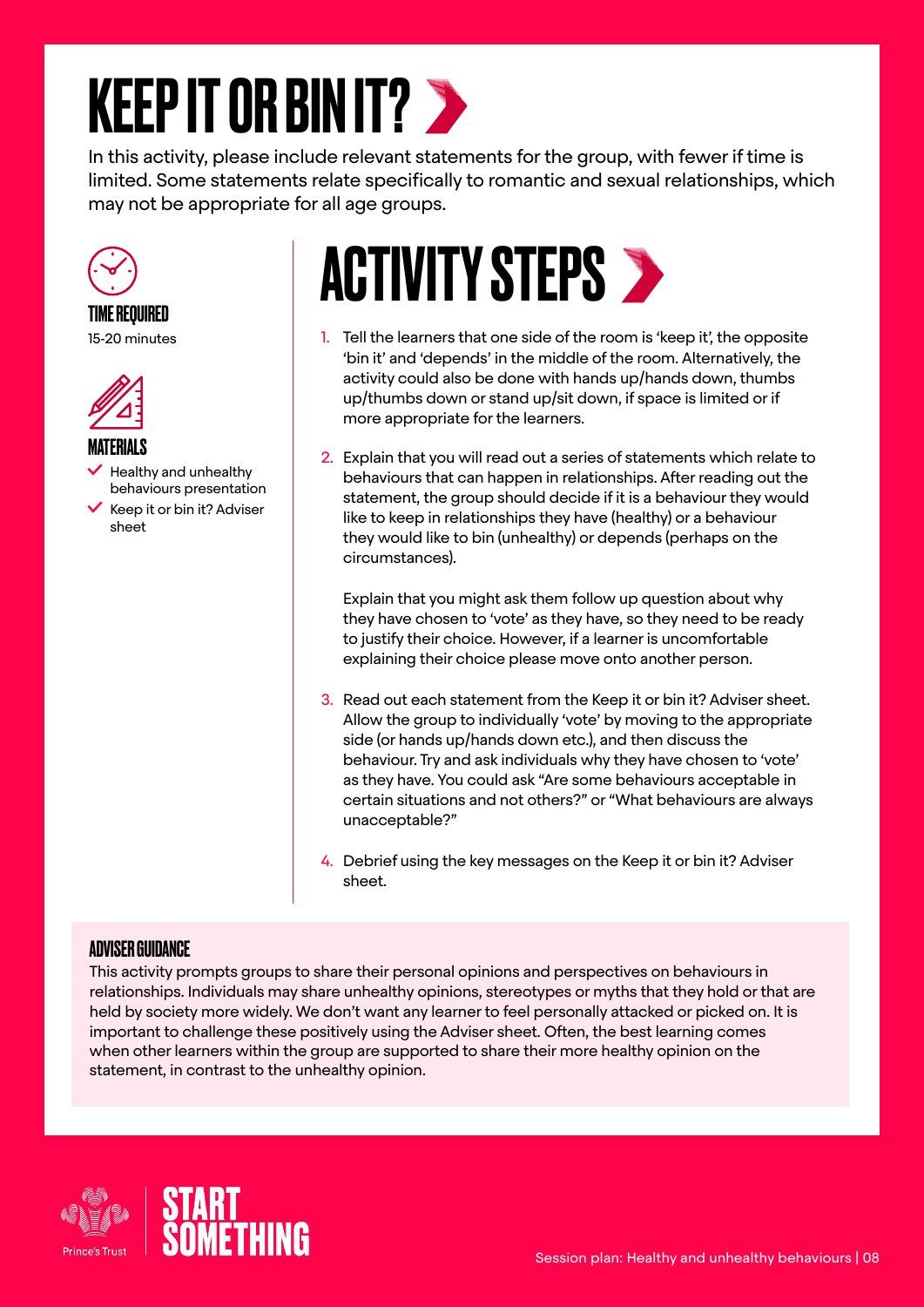### <span id="page-8-0"></span>**SCENARIOS >**



15-25 minutes



#### **MATFRIALS**

Scenarios worksheet

Scenarios Adviser sheet



#### QUALIFICATION OPPORTUNITIES

 Identify characteristics of healthy relationships

### **ACTIVITY STEPS >**

1. Ask the learners to get into small groups (alternatively, this can be completed individually) and hand out scenarios from the Scenarios worksheet. Please choose scenarios relevant for the group's age and experience (some will look at romantic and sexual situations which may not be appropriate for all).

You may choose to increase the number of scenarios for further challenge for some learners, as well as giving different scenarios to different groups to maximise later discussion.

- 2. Allow the learner's time to read and discuss each scenario. They should be encouraged to consider and write down responses to:
	- How might the characters be feeling in the relationship?\* (You should offer some suggestions for types of feelings for the group, e.g. frustrated, upset, disheartened, angry, cared for, grateful, supported)
	- What are signs of it being a healthy or unhealthy relationship?
	- What advice would you give to the characters in the scenario?

The learners' worksheets could be used to help evidence their understanding of the assessment criteria.

- 3. Bring the group back together to discuss each scenario, using the Scenarios Adviser sheet and the key messages below.
- 4. Pick out some key strategies the learners mention for dealing with unhealthy behaviours (taken from the 'advice for the characters' section of the Adviser sheet) and write these up on a whiteboard to emphasise learning.

#### KEY MESSAGES

- $\blacktriangledown$  If something doesn't feel right in a relationship then it's important to talk to the person and see if they can change their behaviour, if it safe to do so. If it is not safe, please speak with an adult you trust for help and support. Communication and honesty are important qualities in a relationship.
- $\blacktriangledown$  Remember the healthy relationship qualities discussed earlier, including respect and consent. You should never feel scared, threatened, bullied or controlled in a relationship. You should be able to be your true self without fear.
- $\blacktriangledown$  If we or someone we know is experiencing an unhealthy relationship or harmful relationship behaviours, it is important they speak to an adult they trust for help and support. There are also dedicated services to support people within relationships, some of which that are shared at the end of the session.

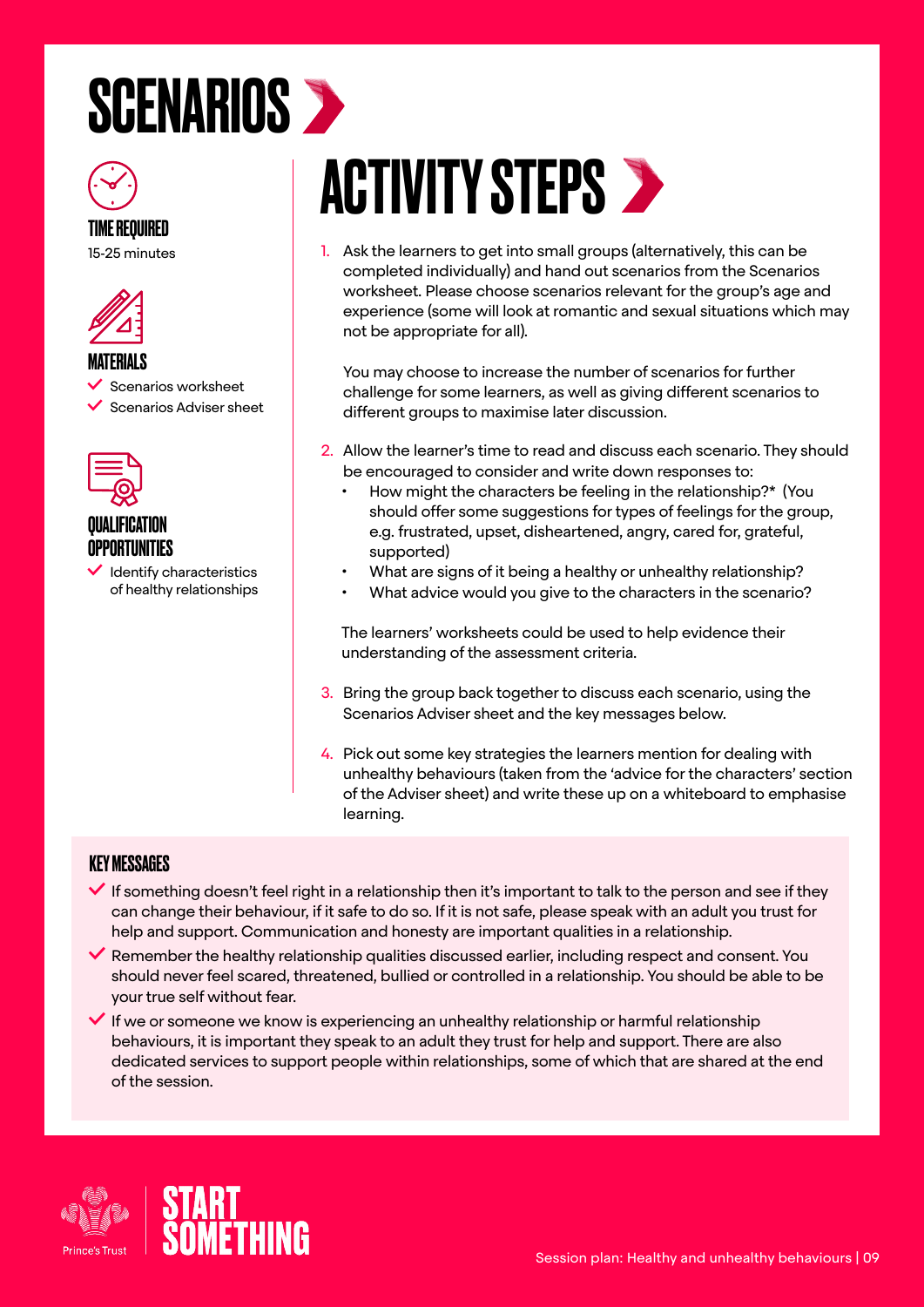### <span id="page-9-0"></span>WRAP UP >





 Healthy and unhealthy behaviours presentation

# **ACTIVITY STEPS >**

- 1. Ask the group if they have any questions, before running through the key summary messages (see the presentation). If you have additional time, you may choose to ask the learners to share one thing they have learnt in the session which they will take away.
- 2. Review the next session to check its suitability for your group. If it is suitable, tell the learners that in the next session, you will be building on today's learning, speaking more about romantic relationships and what abuse in relationships can look like.
- 3. Take time to signpost to additional places for support, including in your setting (e.g. yourself after the session, pastoral or counselling teams) and external organisations.